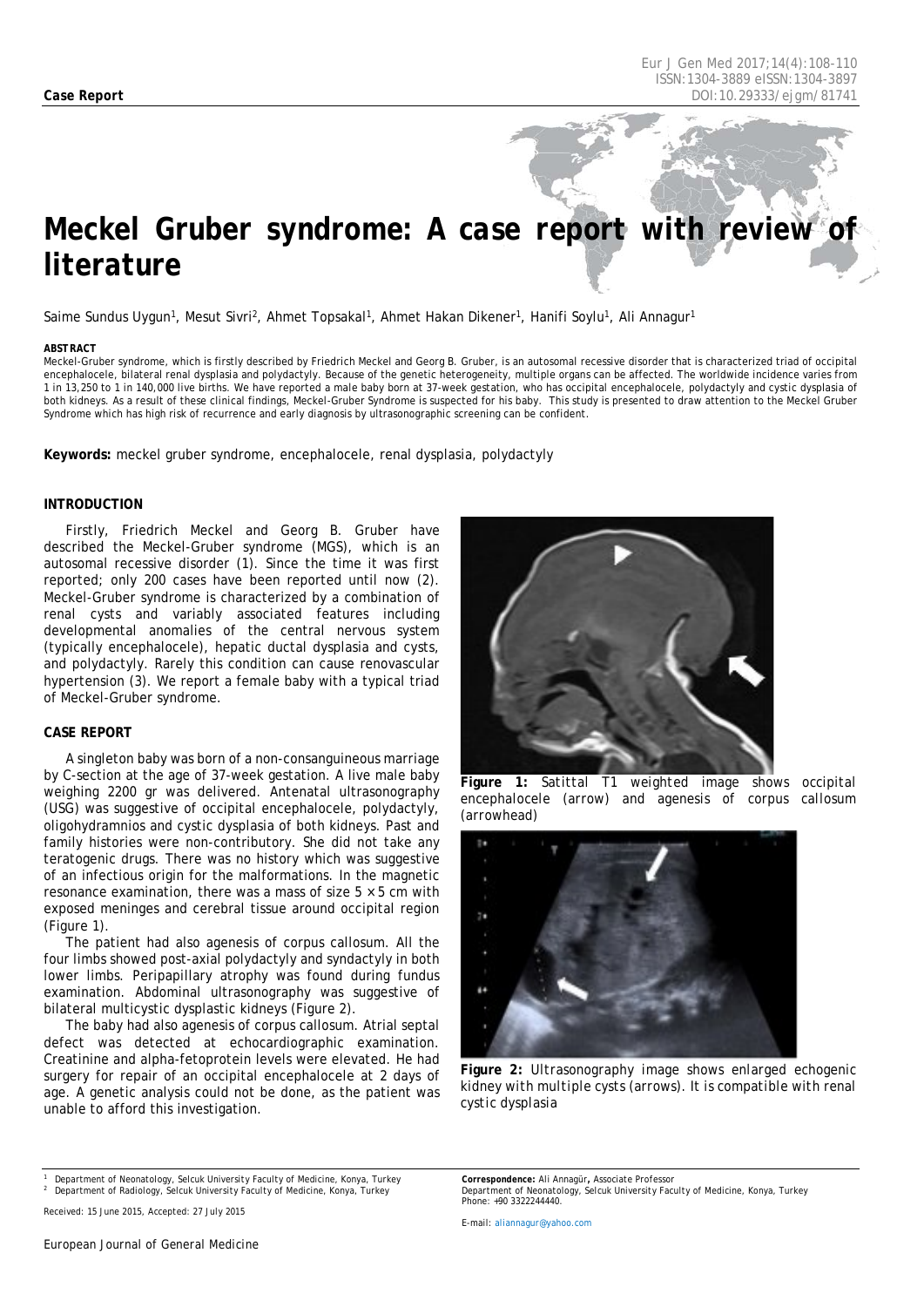## **DISCUSSION**

Since the time it was first reported by Meckel in 1822 and subsequently by Gruber in 1934, only 200 cases have been reported (1).

MGS is a multiple congenital malformation syndrome that represents the severe end of the ciliopathy phenotypic spectrum. Ciliopathies are caused by mutations in genes encoding proteins that are components of the primary cilium and basal body. These are multiple organ system disorders caused by dysfunction of the primary cilium, a cytoskeletal appendage which plays essential roles in cellular homeostasis and organ development (4). Besides Meckel-Gruber syndrome, other syndromes with overlapping phenotypes like Bardet-Biedl syndrome or Joubert syndrome also belong to these disorders (5).

MGS is known as the tetralogy of occipital encephalocele, postaxial polydactyly, polycystic kidneys, and hepatic cysts. In Meckel-Gruber syndrome, the incidence of occipital encephalocele and post-axial polydactyly is 60% -80% and 55%- 75%, respectively. Renal disorders are noted in 95-100% of the cases (6). The other anomalies which form minimal diagnostic criteria include facial abnormalities like cleft lip and palate; urogenital anomalies; ambiguous genitalia; cardiac septal defects; gastro intestinal anomalies like omphalocele and CNS<br>abnormalities like microphthalmia, microcephaly, abnormalities like microphthalmia, holoprosencephaly, anencephaly, agenesis of corpus callosum, cerebellar hypoplasia, Dandy–Walker and Arnold–Chiari malformations (7). In most of the cases, hepatic fibrosis, ductal proliferation and cystic dilatation of bile ductile were consistent features. The clinical findings of this syndrome encompass various organ abnormalities as a result of genetic heterogeneity (4). In accordance with the disease, our patient has occipital encephalocele, polydactyly, oligohydramnios and cystic dysplasia of both kidneys. As associated heart anomaly in Meckel–Gruber syndrome is inconstant, our patient has atrial septal defect.

MGS is usually diagnosed prenatally during the second trimester by ultrasound. The classic triad was solely seen in cases diagnosed before the 14th week of gestation. Later in the pregnancy, severe oligohydramnios makes it more difficult to establish the diagnosis by ultrasound alone (8). Alpha fetoprotein in the maternal serum usually elevates. If diagnosis is done by prenatal ultrasound examination termination of pregnancy can be done. When available, autopsy and genetic analysis are gold standard for diagnosis (2, 7). If the baby was born alive, brain MRI can detect central pathology, such as

## **REFERENCES**

- 1. Jha T, Bardhan J, Das B, Patra KK, Dhali B, Seth S. Meckel-Gruber syndrome: a rare clinical entity. J Indian Med Assoc. 2010;108:611-2.
- 2. Myageri A, Grampurohit V, Rao R. Meckel Gruber Syndrome: Report of two cases review of literature. J Family Med Prim Care2013;2:106-18.
- 3. Moses M, Ranger A, Yazdani A. Acute Cranial Decompression in Meckel-Gruber Syndrome and Slit-Ventricle Syndrome with Craniocephalic Disproportion. The Journal of Craniofacial Surgery. 2011;22:2288-91.
- 4. Shaheen R, Ansari S, Mardawi EA, Alshammari MJ, Alkuraya FS. Mutations in TMEM231 cause Meckel-Gruber syndrome. J Med Genet. 2013;50:160-2.
- 5. Eckmann-Scholz C., Jonat W., Zerres K., Ortiz-Brüchle N. Earliest ultrasound findings and description of splicing mutations in Meckel-Gruber syndrome. Arch Gynecol Obstet. 2012;286:917-21.

encephalocele, more detailed. And also abdominal ultrasonography can be used for examining renal pathologies. Our patient was detected by prenatal ultrasound examination at second trimester, family did not accept termination. After birth brain MRI, abdominal ultrasonography was made for further evaluation.

MGS is inherited in an autosomal recessive pattern with six genes described to date. These are 17q21-24 (MGS1), 11q13 (MGS2), 8q21.3-q22.1 (MGS3), 12q21.31-q21.33 (MGS4), 16q12.2 (MGS5), and 4p15.3 (MGS6). This mapping suggests genetic heterogeneity in MGS. Although MGS has genetic heterogeneity and phenotypic variability, the genotypephenotype correlation is not known exactly (9). The worldwide incidence varies from 1 in 13 250 to 1 in 140 000 live births. As MGS has a high risk (25%) of recurrence; parents should be informed about the future pregnancies (2).

MGS has to be differentiated from other disorders like trisomy 13 (holoprosencephaly, cleft lip/palate, congenital heart diseases and polydactyly), trisomy 18 (choroid plexus cyst, congenital heart/kidney disease, rocker bottom feet and polydactyly), Joubert Syndrome (hypoplasia/dysplasia of vermis, facial abnormalities, cystic renal diseases, polydactyly and cleft palate), Bardet-Biedl syndrome (vision loss, mental retardation, renal diseases, polydactyly and cleft palate), and Smith-Lemli-Opitz syndrome (microcephaly, mental retardation and polydactyl). The complexity of the differential diagnosis underlines the need for molecular testing for this syndrome (8, 11).

The prognosis is poor. Unfortunately, there is no effective treatment or cure for MGS (10). The mortality ratio is 100%. Most infants are stillborn or die after postnatal hours or days (8). Gazioglu et al. reported an unusual case of Meckel-Gruber syndrome with a good outcome initially with appropriate treatment and the infant dying at 7 months of age. Death is mainly due to pulmonary hypoplasia (12).

## **CONCLUSION**

MGS is a lethal and rare autosomal recessive condition characterized by occipital encephalocele, polycystic kidneys, and post axial polydactyly. USG and maternal serum alpha fetoprotein level estimation can be used to learn the recurrence in subsequent gestation periods. Our aim in this review is to enhance the knowledge and spread awareness about this rare and lethal anomaly.

- 6. Roy J, Pal M. Meckel Gruber Syndrome. Journal of Clinical and Diagnostic Research. 2013;7:2102-3.
- 7. Devecioğlu C, Özdoğan H, Yokuş B. Meckel Gruber Sendromu: Olgu Sunumu. Dicle Tıp Dergisi. 2004;31:65- 8.
- 8. Alexiev BA, Lin X, Sun CC, Brenner DS. Meckel-Gruber syndrome: pathologic manifestations, minimal diagnostic criteria, and differential diagnosis. Arch Pathol Lab Med. 2006;130:1236-8.
- 9. Szymanska K, Berry I, Logan CV, et al. Founder mutations and genotype phenotype correlations in MeckelGruber syndrome and associatedciliopathies. Cilia. 2012;1:18-26.
- 10. Bolineni C, Nagamuthu EA, Neelala N. Fetal and Pediatric Pathology. 2012;32:387–93.
- 11. Panduranga C, Kangle R, Badami R, Patil PV. Meckel-Gruber syndrome: Report of two cases. J Neurosci Rural Pract. 2012;3:56–9.